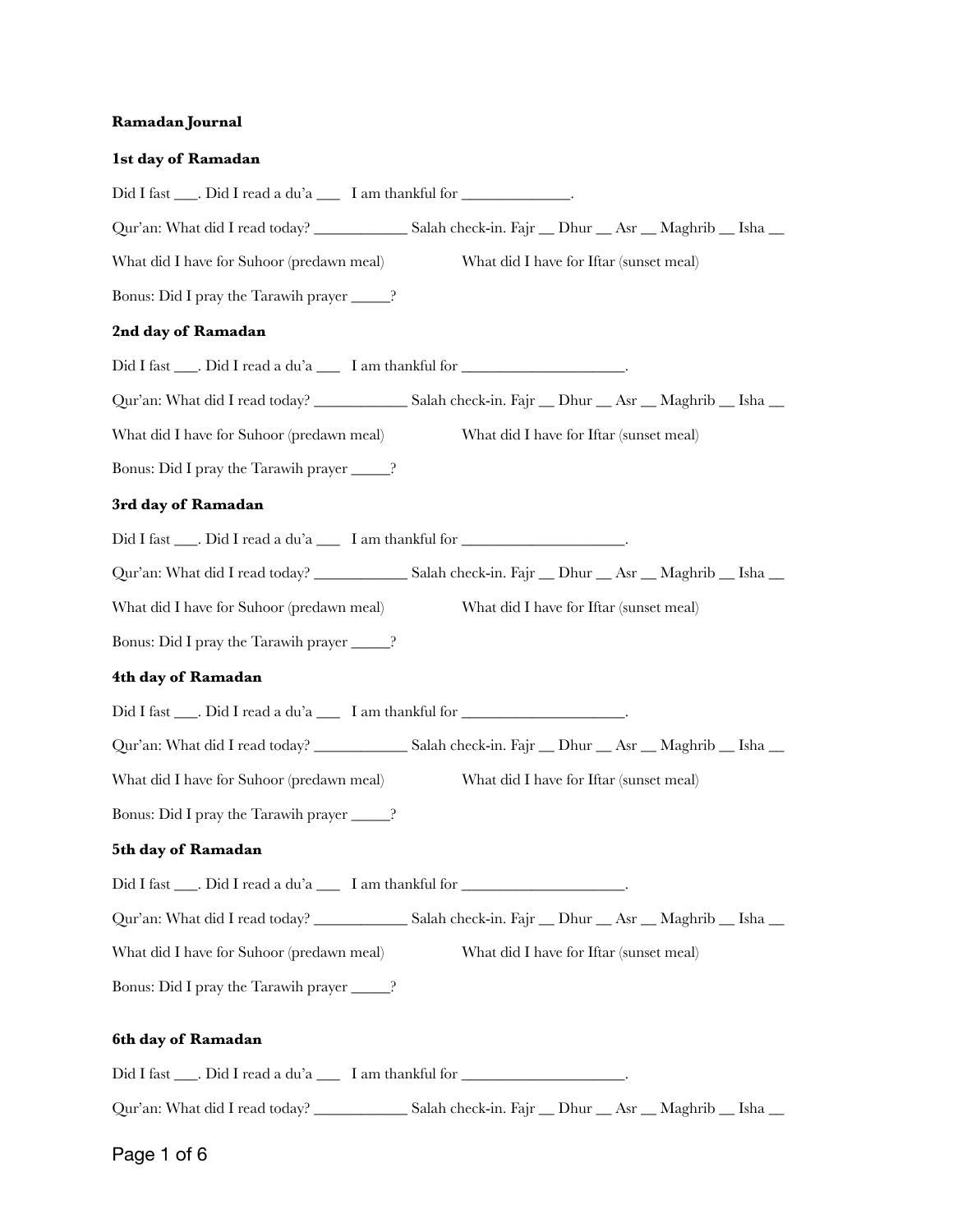| What did I have for Suhoor (predawn meal)                                          | What did I have for Iftar (sunset meal)                                                                          |
|------------------------------------------------------------------------------------|------------------------------------------------------------------------------------------------------------------|
| Bonus: Did I pray the Tarawih prayer ______?                                       |                                                                                                                  |
| 7th day of Ramadan                                                                 |                                                                                                                  |
| Did I fast ____. Did I read a du'a _____ I am thankful for _____________________.  |                                                                                                                  |
|                                                                                    | Qur'an: What did I read today? ___________________Salah check-in. Fajr ___ Dhur ___ Asr ___ Maghrib ___ Isha __  |
| What did I have for Suhoor (predawn meal)                                          | What did I have for Iftar (sunset meal)                                                                          |
| Bonus: Did I pray the Tarawih prayer ______?                                       |                                                                                                                  |
| 8th day of Ramadan                                                                 |                                                                                                                  |
| Did I fast ____. Did I read a du'a _____ I am thankful for ______________________  |                                                                                                                  |
|                                                                                    | Qur'an: What did I read today? ____________________Salah check-in. Fajr ___ Dhur ___ Asr ___ Maghrib ___ Isha __ |
| What did I have for Suhoor (predawn meal)                                          | What did I have for Iftar (sunset meal)                                                                          |
| Bonus: Did I pray the Tarawih prayer ______?                                       |                                                                                                                  |
| 9th day of Ramadan                                                                 |                                                                                                                  |
| Did I fast ____. Did I read a du'a _____ I am thankful for _____________________   |                                                                                                                  |
|                                                                                    | Qur'an: What did I read today? ___________________Salah check-in. Fajr ___ Dhur ___ Asr ___ Maghrib ___ Isha __  |
| What did I have for Suhoor (predawn meal)                                          | What did I have for Iftar (sunset meal)                                                                          |
| Bonus: Did I pray the Tarawih prayer ______?                                       |                                                                                                                  |
| 10th day of Ramadan                                                                |                                                                                                                  |
| Did I fast ____. Did I read a du'a _____ I am thankful for ______________________. |                                                                                                                  |
|                                                                                    | Qur'an: What did I read today? ____________________Salah check-in. Fajr ___ Dhur ___ Asr ___ Maghrib ___ Isha __ |
| What did I have for Suhoor (predawn meal) What did I have for Iftar (sunset meal)  |                                                                                                                  |
| Bonus: Did I pray the Tarawih prayer ______?                                       |                                                                                                                  |
| 11th day of Ramadan                                                                |                                                                                                                  |
| Did I fast ____. Did I read a du'a _____ I am thankful for _____________________.  |                                                                                                                  |
|                                                                                    | Qur'an: What did I read today? ___________________Salah check-in. Fajr ___ Dhur ___ Asr ___ Maghrib ___ Isha __  |
| What did I have for Suhoor (predawn meal)                                          | What did I have for Iftar (sunset meal)                                                                          |
| Bonus: Did I pray the Tarawih prayer ______?                                       |                                                                                                                  |
| 12th day of Ramadan                                                                |                                                                                                                  |
| Did I fast ____. Did I read a du'a _____ I am thankful for _____________________   |                                                                                                                  |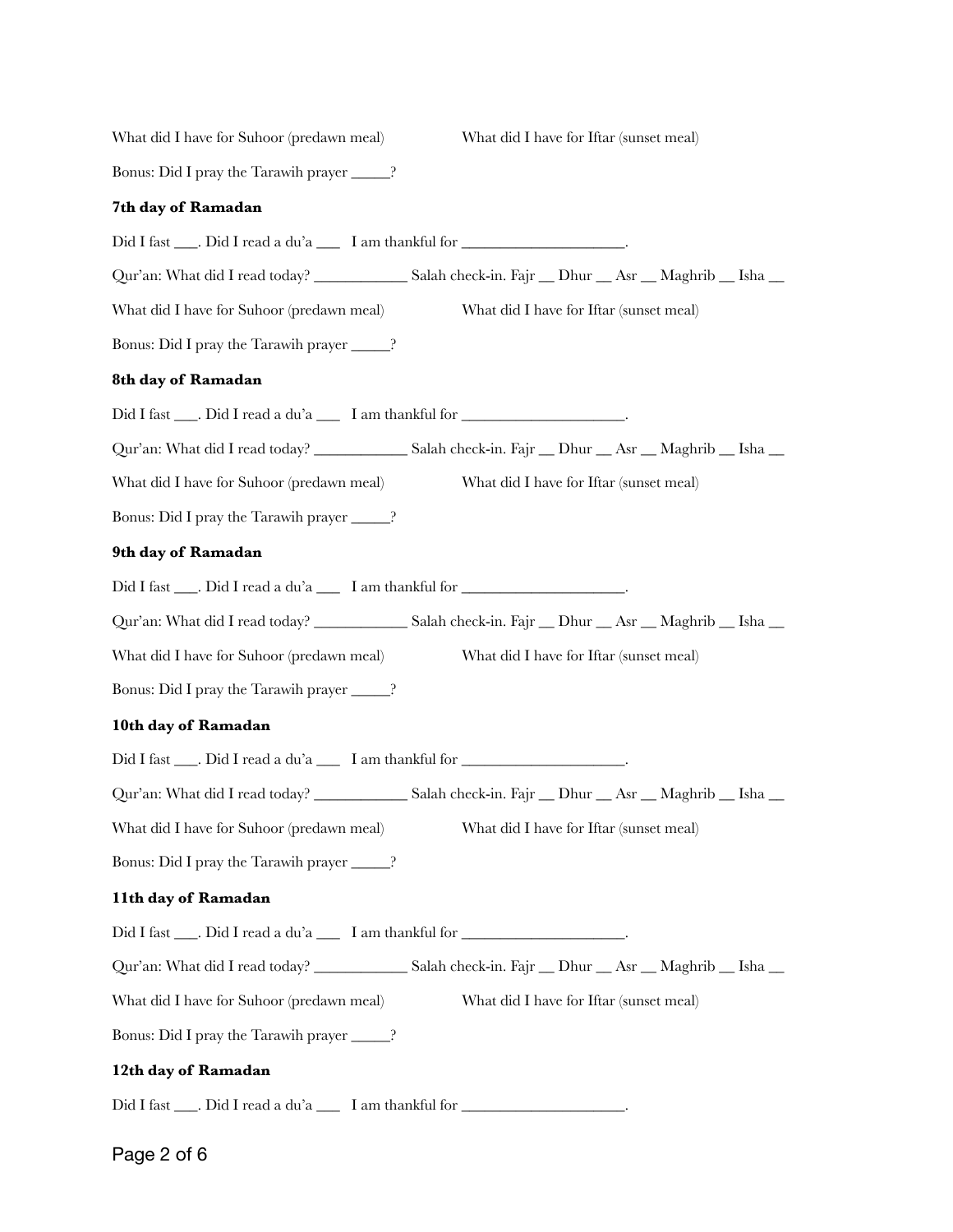| Qur'an: What did I read today? ___________________Salah check-in. Fajr ___ Dhur ___ Asr ___ Maghrib ___ Isha __    |                                         |  |  |
|--------------------------------------------------------------------------------------------------------------------|-----------------------------------------|--|--|
| What did I have for Suhoor (predawn meal)                                                                          | What did I have for Iftar (sunset meal) |  |  |
| Bonus: Did I pray the Tarawih prayer ______?                                                                       |                                         |  |  |
| 13th day of Ramadan                                                                                                |                                         |  |  |
| Did I fast ____. Did I read a du'a _____ I am thankful for _____________________.                                  |                                         |  |  |
| Qur'an: What did I read today? ____________________Salah check-in. Fajr ___ Dhur ___ Asr ___ Maghrib ___ Isha __   |                                         |  |  |
| What did I have for Suhoor (predawn meal)                                                                          | What did I have for Iftar (sunset meal) |  |  |
| Bonus: Did I pray the Tarawih prayer ______?                                                                       |                                         |  |  |
| 14th day of Ramadan                                                                                                |                                         |  |  |
| Did I fast ____. Did I read a du'a _____ I am thankful for ______________________.                                 |                                         |  |  |
| Qur'an: What did I read today? ____________________Salah check-in. Fajr ___ Dhur ___ Asr ___ Maghrib ___ Isha __   |                                         |  |  |
| What did I have for Suhoor (predawn meal)                                                                          | What did I have for Iftar (sunset meal) |  |  |
| Bonus: Did I pray the Tarawih prayer ______?                                                                       |                                         |  |  |
| 15th day of Ramadan                                                                                                |                                         |  |  |
| Did I fast ____. Did I read a du'a _____ I am thankful for _____________________.                                  |                                         |  |  |
| Qur'an: What did I read today? _____________________Salah check-in. Fajr ___ Dhur ___ Asr ___ Maghrib ___ Isha ___ |                                         |  |  |
| What did I have for Suhoor (predawn meal)                                                                          | What did I have for Iftar (sunset meal) |  |  |
| Bonus: Did I pray the Tarawih prayer ______?                                                                       |                                         |  |  |
| 16th day of Ramadan                                                                                                |                                         |  |  |
| Did I fast ____. Did I read a du'a _____ I am thankful for _____________________                                   |                                         |  |  |
| Qur'an: What did I read today? ____________________Salah check-in. Fajr ___ Dhur ___ Asr ___ Maghrib ___ Isha __   |                                         |  |  |
| What did I have for Suhoor (predawn meal)                                                                          | What did I have for Iftar (sunset meal) |  |  |
| Bonus: Did I pray the Tarawih prayer ______?                                                                       |                                         |  |  |
| 17th day of Ramadan                                                                                                |                                         |  |  |
| Did I fast ____. Did I read a du'a _____ I am thankful for _____________________.                                  |                                         |  |  |
|                                                                                                                    |                                         |  |  |
| What did I have for Suhoor (predawn meal)                                                                          | What did I have for Iftar (sunset meal) |  |  |
| Bonus: Did I pray the Tarawih prayer ______?                                                                       |                                         |  |  |
| 18th day of Ramadan                                                                                                |                                         |  |  |

Page 3 of 6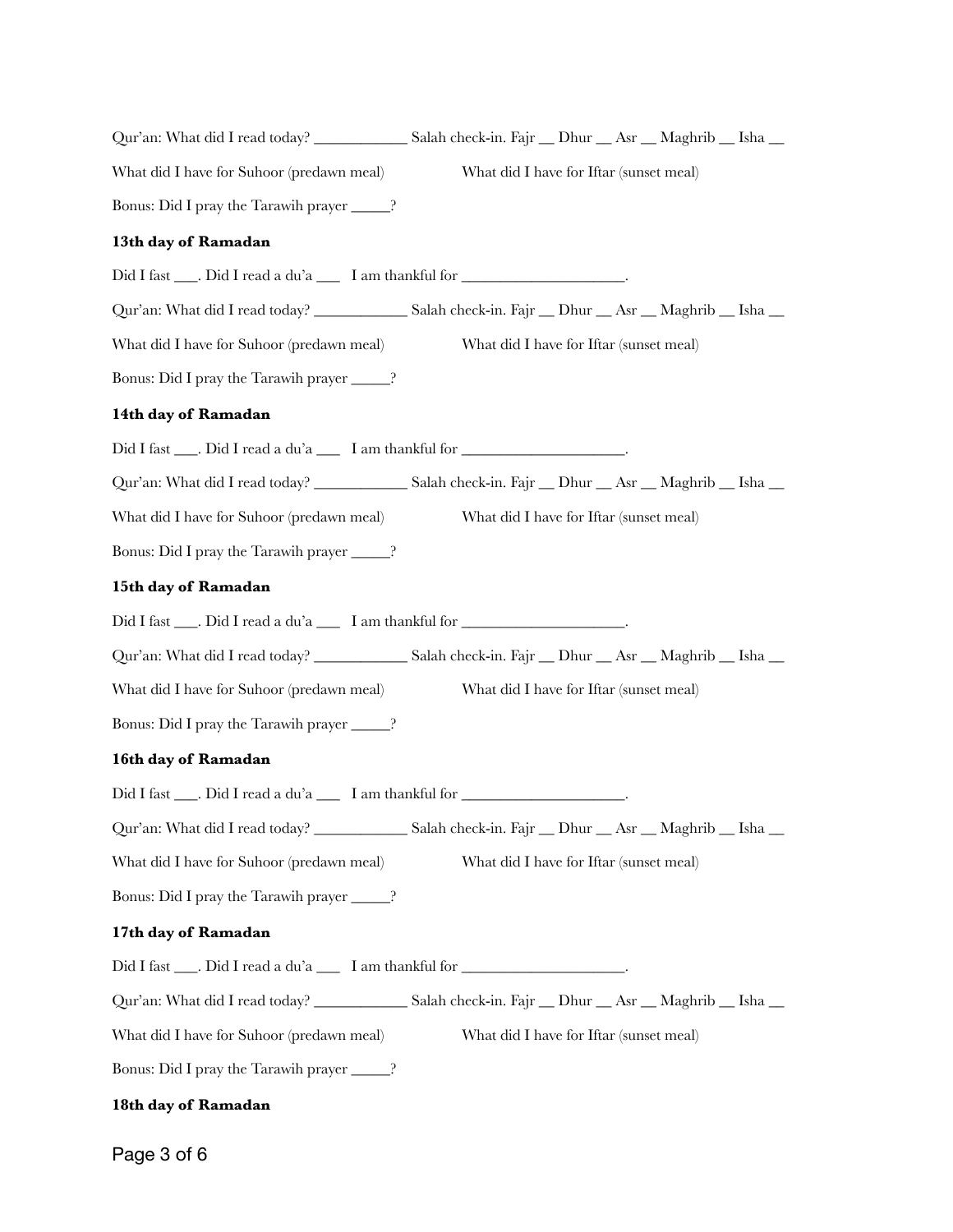| Did I fast ____. Did I read a du'a _____ I am thankful for _____________________  |                                                                                                                  |
|-----------------------------------------------------------------------------------|------------------------------------------------------------------------------------------------------------------|
|                                                                                   | Qur'an: What did I read today? ____________________Salah check-in. Fajr ___ Dhur ___ Asr ___ Maghrib ___ Isha __ |
| What did I have for Suhoor (predawn meal)                                         | What did I have for Iftar (sunset meal)                                                                          |
| Bonus: Did I pray the Tarawih prayer _____?                                       |                                                                                                                  |
| 19th day of Ramadan                                                               |                                                                                                                  |
| Did I fast ____. Did I read a du'a _____ I am thankful for _____________________  |                                                                                                                  |
|                                                                                   |                                                                                                                  |
| What did I have for Suhoor (predawn meal)                                         | What did I have for Iftar (sunset meal)                                                                          |
| Bonus: Did I pray the Tarawih prayer ______?                                      |                                                                                                                  |
| 20th day of Ramadan                                                               |                                                                                                                  |
| Did I fast ____. Did I read a du'a _____ I am thankful for _____________________. |                                                                                                                  |
|                                                                                   |                                                                                                                  |
| What did I have for Suhoor (predawn meal)                                         | What did I have for Iftar (sunset meal)                                                                          |
| Bonus: Did I pray the Tarawih prayer ______?                                      |                                                                                                                  |
| 21st day of Ramadan                                                               |                                                                                                                  |
| Did I fast ____. Did I read a du'a _____ I am thankful for _____________________. |                                                                                                                  |
|                                                                                   | Qur'an: What did I read today? ____________________Salah check-in. Fajr ___ Dhur ___ Asr ___ Maghrib ___ Isha __ |
| What did I have for Suhoor (predawn meal)                                         | What did I have for Iftar (sunset meal)                                                                          |
| Bonus: Did I pray the Tarawih prayer ______?                                      |                                                                                                                  |
| 22nd day of Ramadan                                                               |                                                                                                                  |
| Did I fast ____. Did I read a du'a _____ I am thankful for _____________________  |                                                                                                                  |
|                                                                                   |                                                                                                                  |
| What did I have for Suhoor (predawn meal)                                         | What did I have for Iftar (sunset meal)                                                                          |
| Bonus: Did I pray the Tarawih prayer _____?                                       |                                                                                                                  |
| 23rd day of Ramadan                                                               |                                                                                                                  |
| Did I fast ____. Did I read a du'a _____ I am thankful for _____________________. |                                                                                                                  |
|                                                                                   |                                                                                                                  |
| What did I have for Suhoor (predawn meal)                                         | What did I have for Iftar (sunset meal)                                                                          |
| Bonus: Did I pray the Tarawih prayer ______?                                      |                                                                                                                  |
|                                                                                   |                                                                                                                  |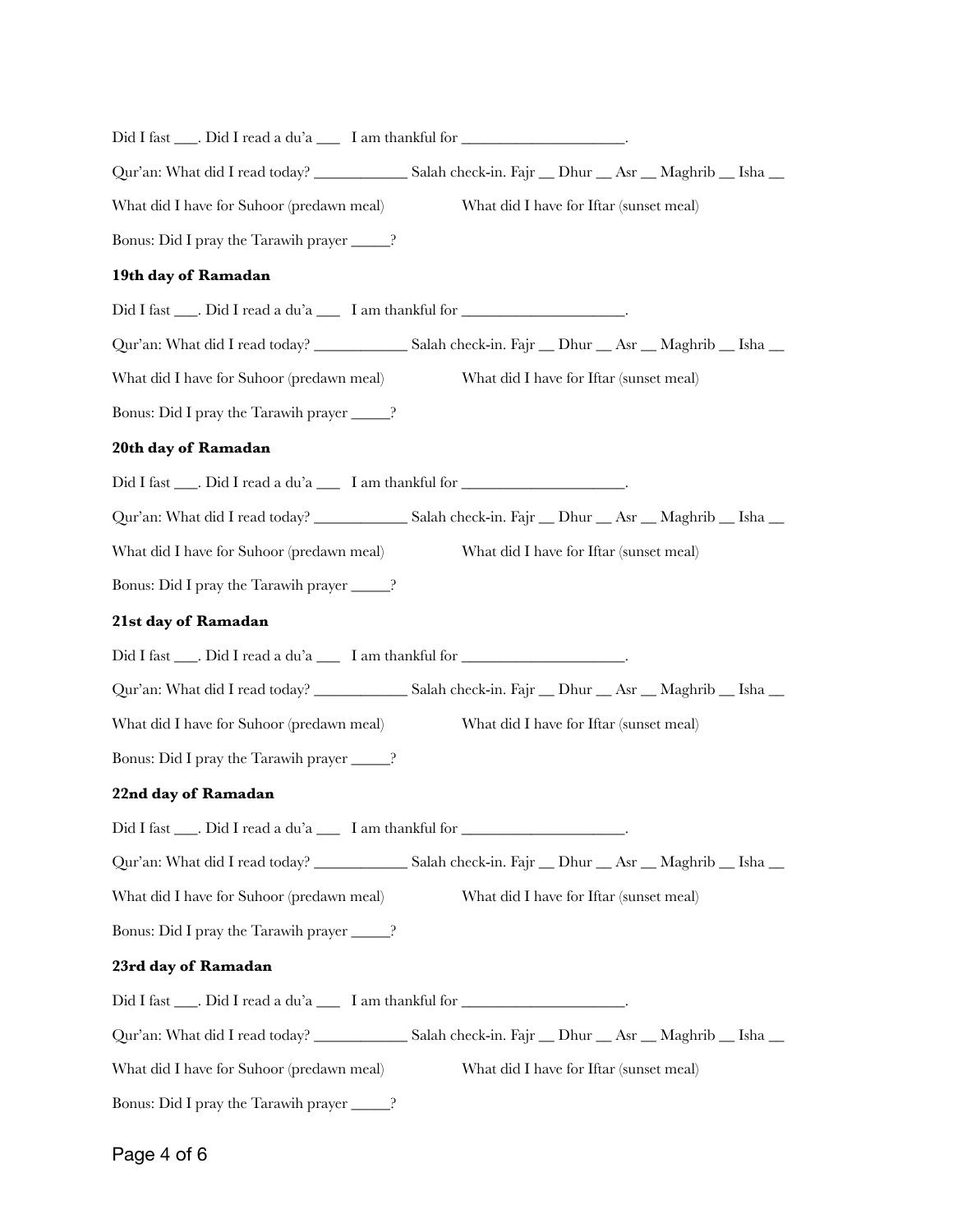## **24th day of Ramadan**

| Did I fast ____. Did I read a du'a _____ I am thankful for _____________________   |                                         |  |  |
|------------------------------------------------------------------------------------|-----------------------------------------|--|--|
|                                                                                    |                                         |  |  |
| What did I have for Suhoor (predawn meal)                                          | What did I have for Iftar (sunset meal) |  |  |
| Bonus: Did I pray the Tarawih prayer ______?                                       |                                         |  |  |
| 25th day of Ramadan                                                                |                                         |  |  |
| Did I fast ____. Did I read a du'a _____ I am thankful for _____________________   |                                         |  |  |
|                                                                                    |                                         |  |  |
| What did I have for Suhoor (predawn meal)                                          | What did I have for Iftar (sunset meal) |  |  |
| Bonus: Did I pray the Tarawih prayer ______?                                       |                                         |  |  |
| 26th day of Ramadan                                                                |                                         |  |  |
| Did I fast ____. Did I read a du'a _____ I am thankful for ______________________. |                                         |  |  |
|                                                                                    |                                         |  |  |
| What did I have for Suhoor (predawn meal)                                          | What did I have for Iftar (sunset meal) |  |  |
| Bonus: Did I pray the Tarawih prayer ______?                                       |                                         |  |  |
| 27th day of Ramadan                                                                |                                         |  |  |
| Did I fast ____. Did I read a du'a _____ I am thankful for _____________________.  |                                         |  |  |
|                                                                                    |                                         |  |  |
| What did I have for Suhoor (predawn meal)                                          | What did I have for Iftar (sunset meal) |  |  |
| Bonus: Did I pray the Tarawih prayer ______?<br>28th day of Ramadan                |                                         |  |  |
| Did I fast ____. Did I read a du'a _____ I am thankful for _____________________   |                                         |  |  |
|                                                                                    |                                         |  |  |
| What did I have for Suhoor (predawn meal)                                          | What did I have for Iftar (sunset meal) |  |  |
| Bonus: Did I pray the Tarawih prayer ______?                                       |                                         |  |  |
| 29th day of Ramadan                                                                |                                         |  |  |
| Did I fast ____. Did I read a du'a _____ I am thankful for ______________________. |                                         |  |  |
|                                                                                    |                                         |  |  |
| What did I have for Suhoor (predawn meal)                                          | What did I have for Iftar (sunset meal) |  |  |